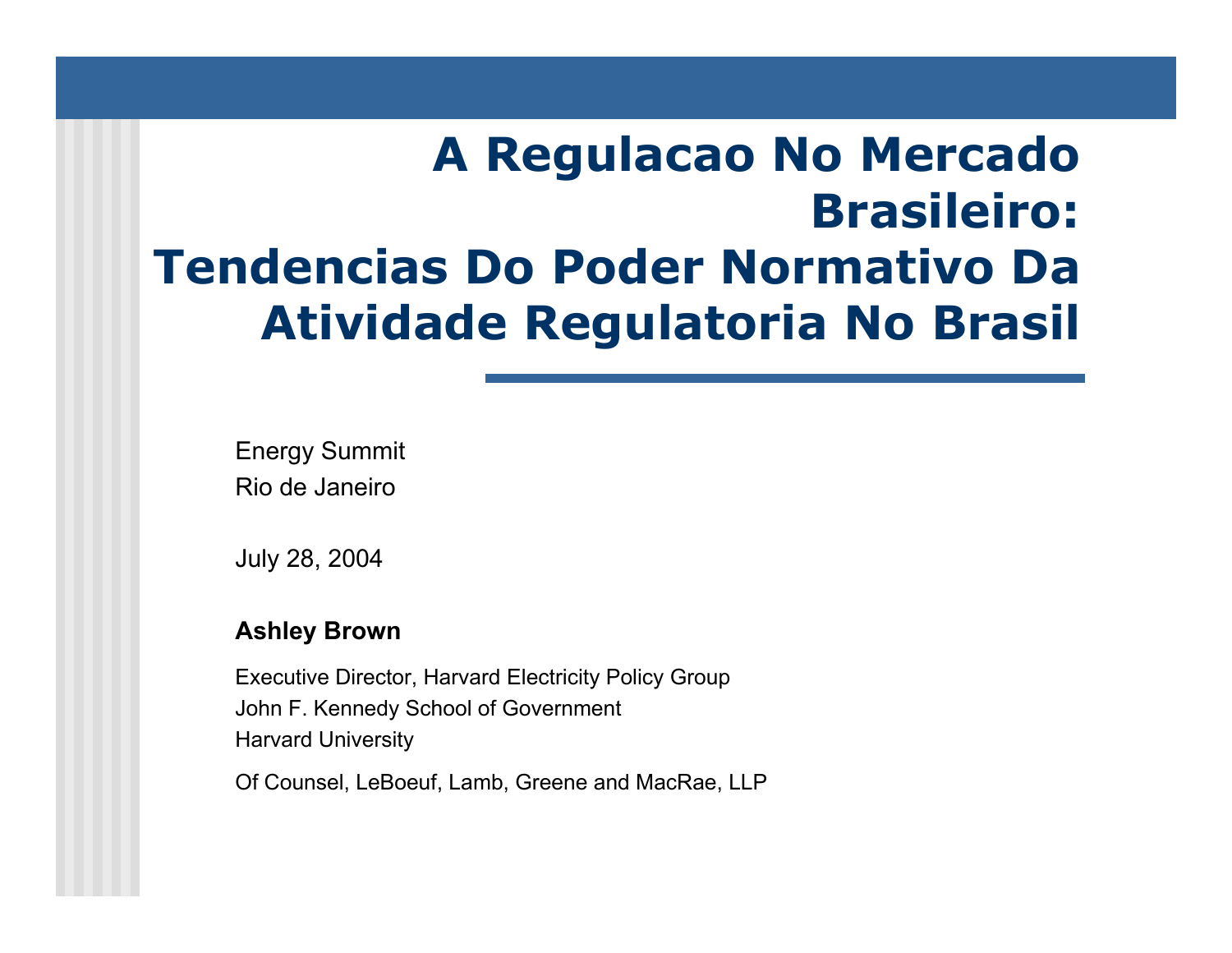### Background

### ■ December 2002 Report

- Motivated by *Apagao* and Related Controversies
- Focused on Strengthening of Regulatory Institutions and **Practices**
- Methodology: Reviewing Documents and Extensive Interviews
- New Government/New Model Necessitated New Study
- $\overline{\phantom{a}}$ Updated Analysis and Revised Recommendations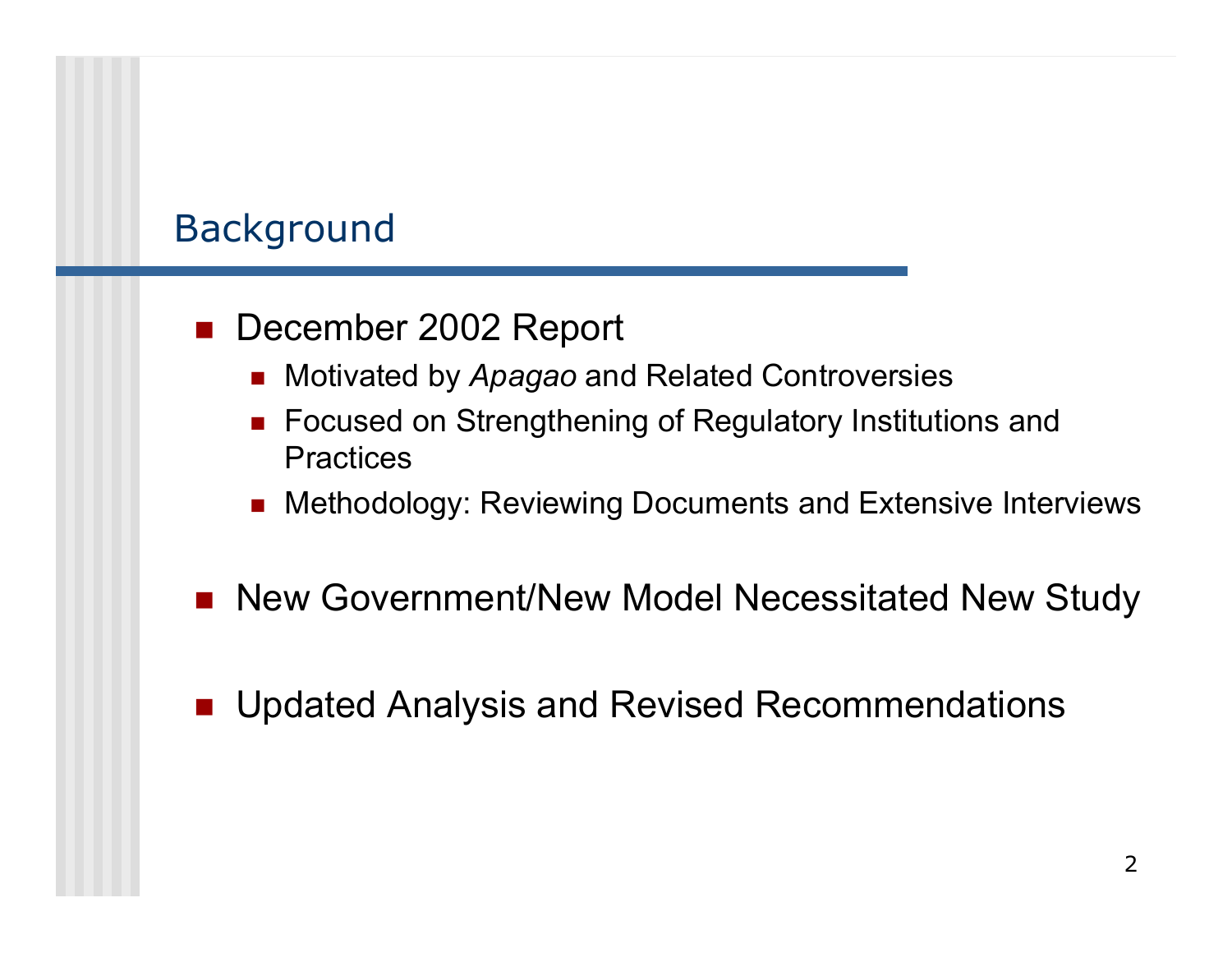### Categories of Issues

- Human and Financial Resources and Ethics
- Accountability and Transparency
- **Decentralization**
- Market Operations and Functions
- **na Interface with Judiciary/Appeals**
- **Distribution Tariffs**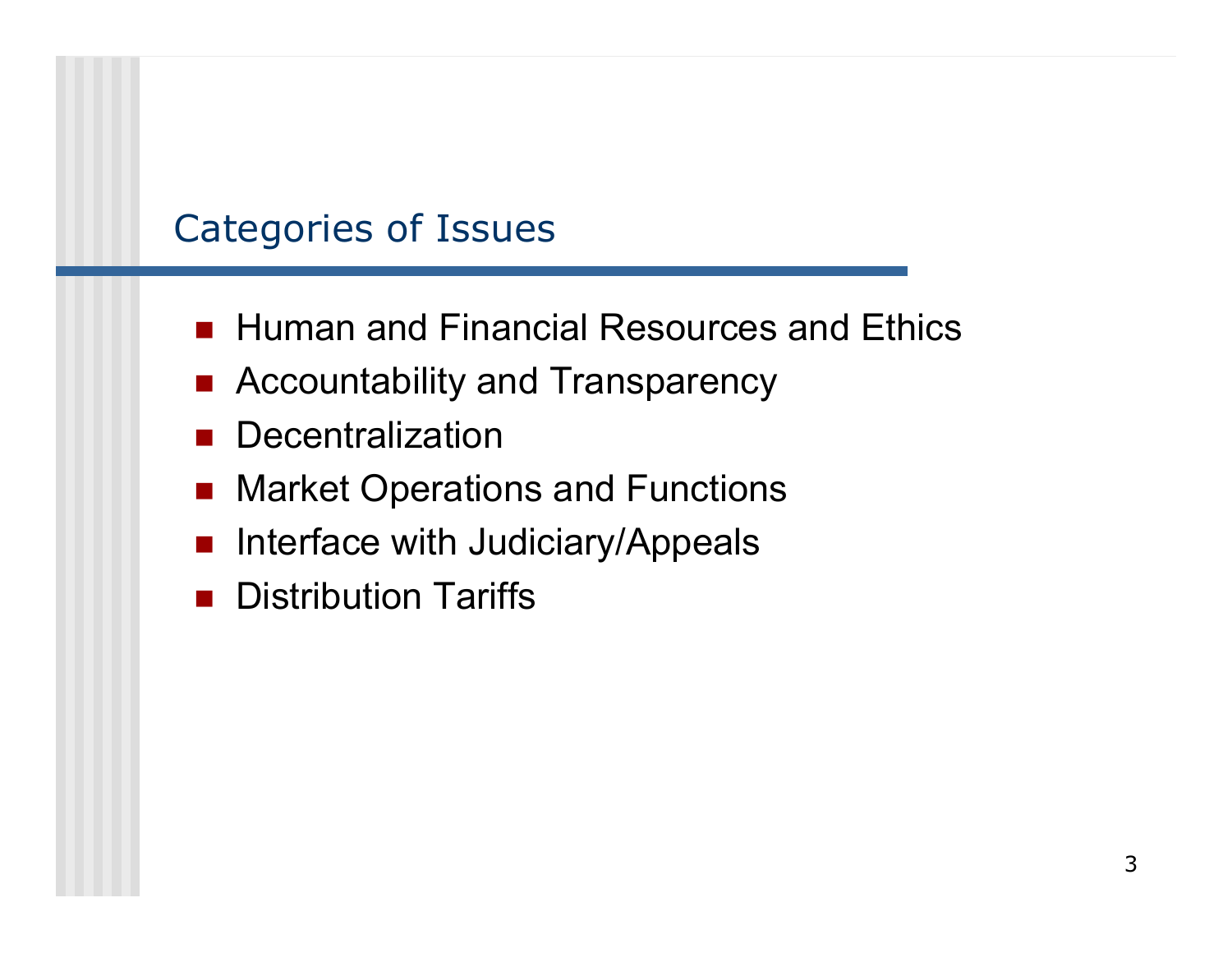### Human and Financial Resources and Ethics

#### **Human Resources**

- П ■ Regulatory Agencies Are Different from Other Agencies on Personnel Matters
	- •Different Labor Market
	- Greater Opportunity for Conflicts of Inter est and Other Ethical Pro blems
- $\mathcal{L}_{\mathcal{A}}$  ANEEL's Inability to Establish Competitive Personnel Practices
	- Not Competitive with Regulated Com panies (Same Labor M arket)
	- •Entry Level Hires
	- Disparity at Senior Levels (20% Attrition Annually)
	- •Recently Acquired Ability to Hire Permanent Staff
- П Administrative Burden on Directors
- П Professional Diversity of Directors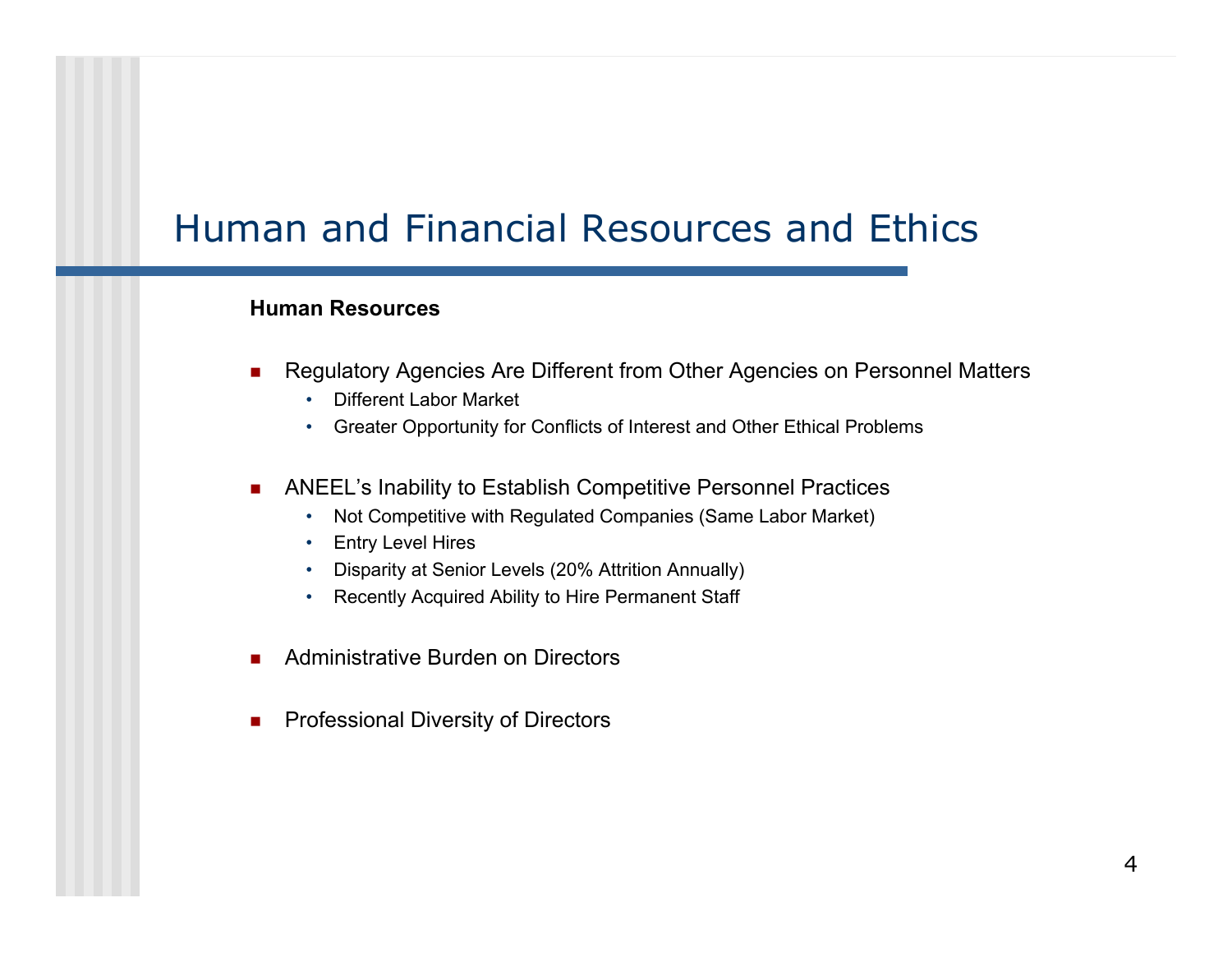### Human and Financial Resources and Ethics

#### **Ethical Considerations**

- П Link between Greater Ethical Restrictions and Levels of Compensation
- Code of Ethics Should Include:
	- One-Year Quarantine for All Directors and Staff
	- Lifetime Quarantine on Specific Matters Worked On
	- Conflict of Interests Prohibition Applicable to Entire Close Family
	- •Mandatory Abstention Where Conflict Exists
	- Prohibition of All Gratuities
	- Financial Disclosure for Staff, Directors and Close Families
	- •Avoiding Even the Appearance of Unethical Behavior
	- Mechanism for Enforcing Ethical Standards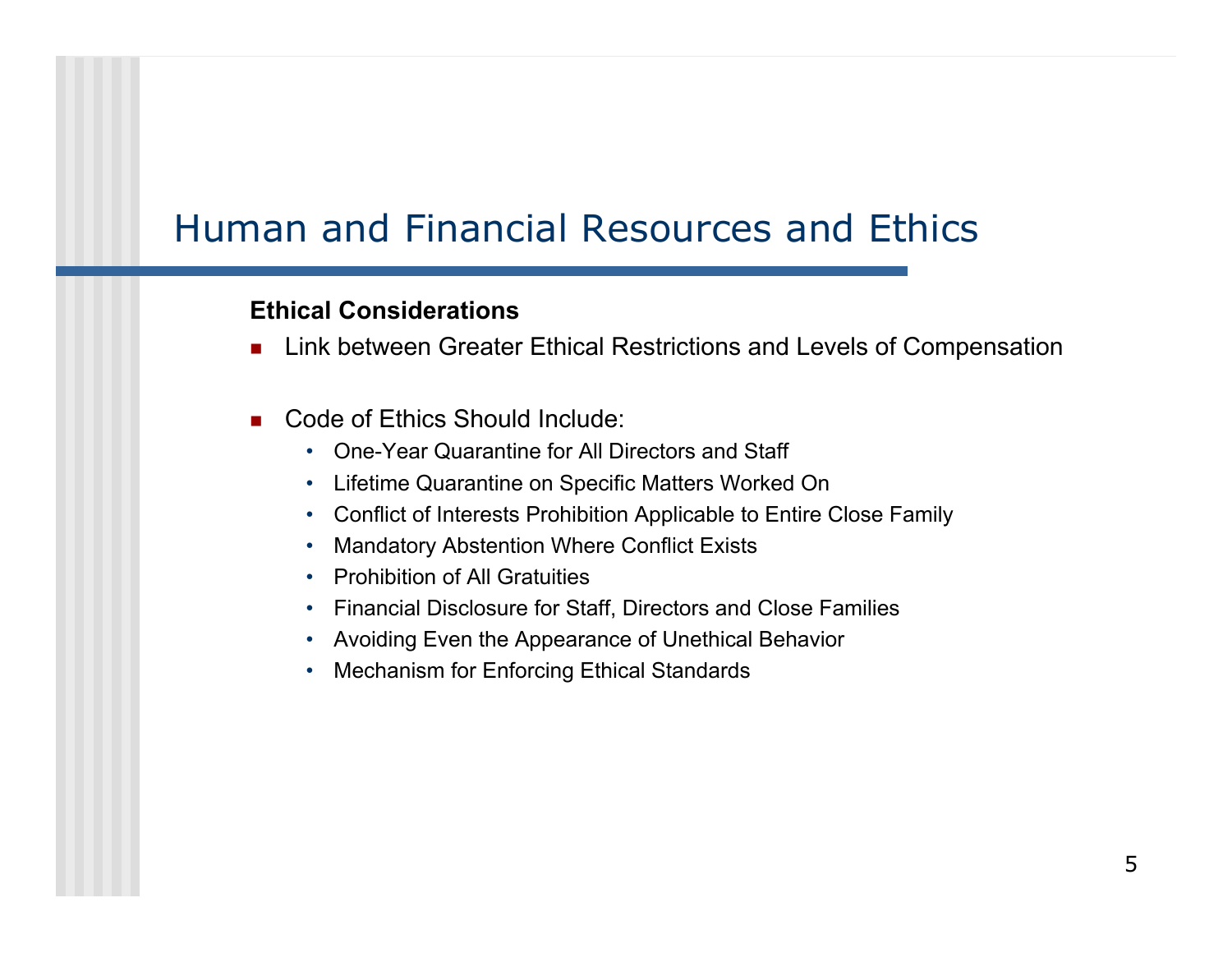### Human and Financial Resources and Ethics

#### **Financial Resources**

- Budget Accountability Should Be Identical with Other Agencies of the State
- Regulatory Fees (.5% of Revenues) Should Be Reserved for Regulatory Use
	- 60% Now Being Diverted
- Diversion of Regulatory Fees from ANEEL Should Be Refunded, Not used Elsewhere
- No Discriminatory Cuts in Agency Funding (Across-the-Board Only)
- Regulatory Fees Should Be Off Balance Sheet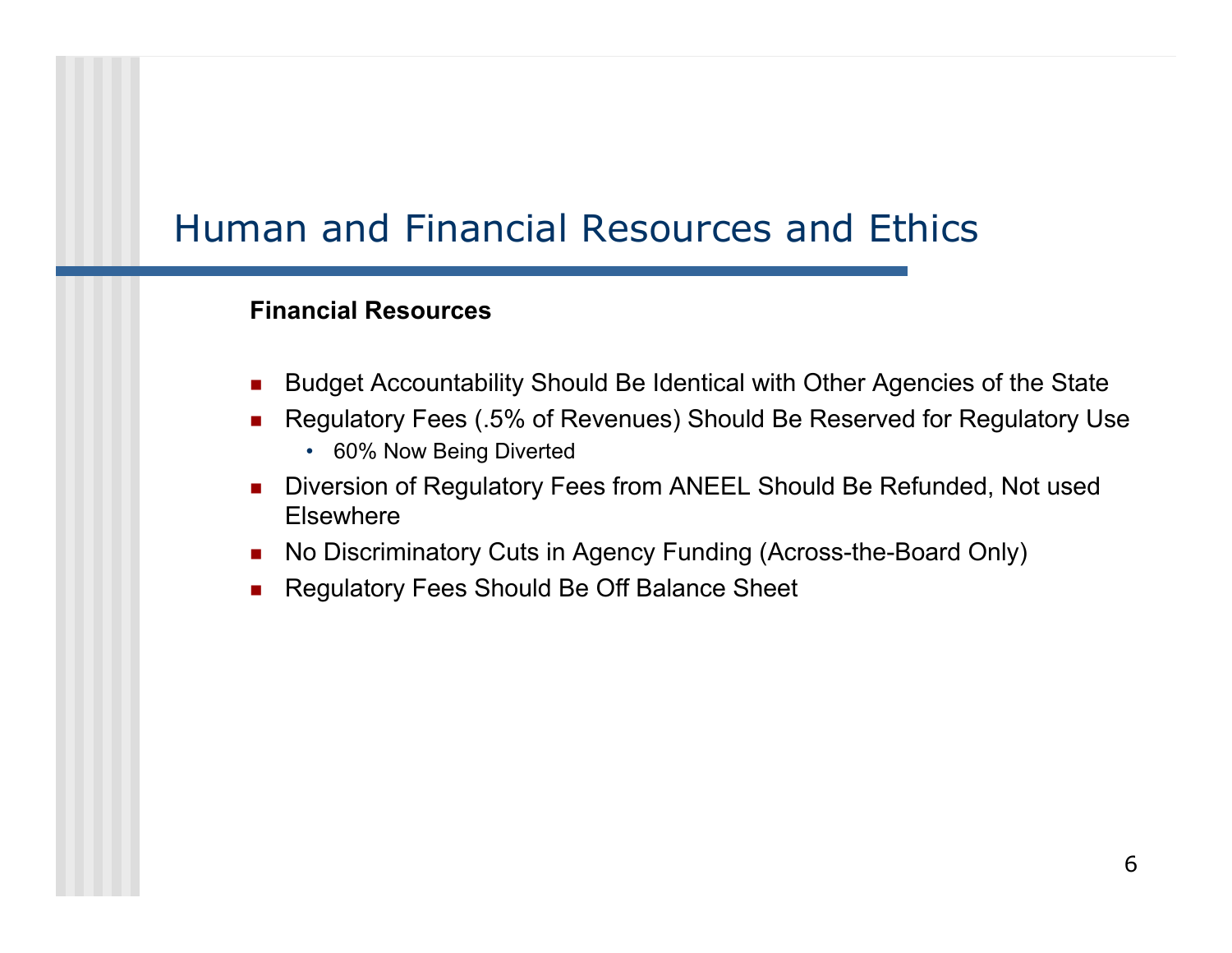### Accountability and Transparency

#### **Acc o u n tability**

- ▉ Oversight Hearings by Legislative and Executive Powers (Every 3 Years)
- П Broad Regulatory Compact with Transparent Review and Public Participation
	- Performance Contract between Regulatory Agencies and Ministries Used Only in Peru and Tanzania
- **D** Ouvidor Has No Supervisory Authority
- П No Compromise on Independence
- **Appellate Review**
- П *Tribuna de Contas*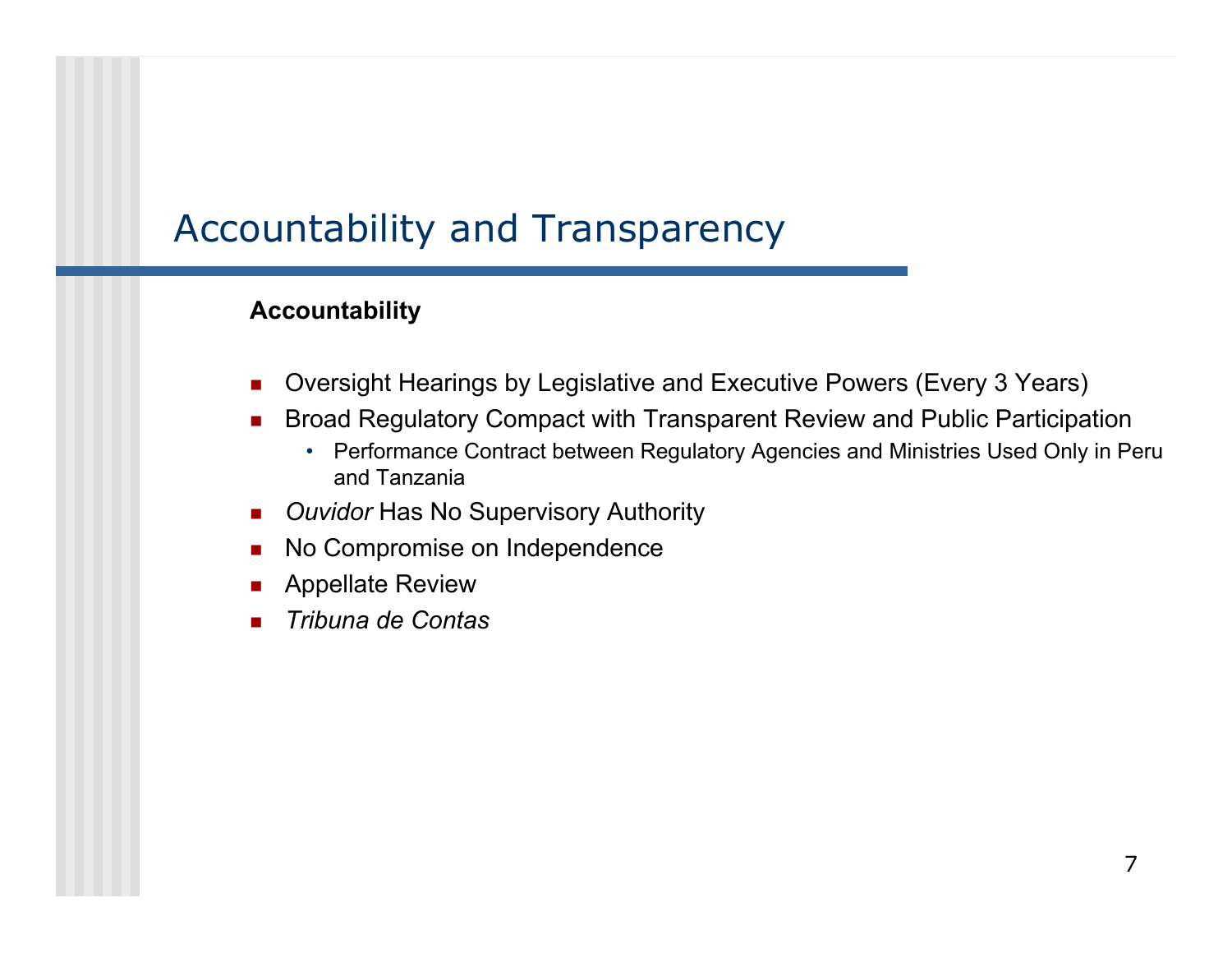### Accountability and Transparency

#### **Transparency**

- Communications between ANEEL and Government Should Be Public
- П ■ Regulatory Decisions Should Be Fully Explained in Writing, Including:
	- Description of Case and Background
	- Summary of Conflicting Views
	- Analysis of Relevant Facts, Law and Policy
	- Formal Statement of Decision and Rationale
- **Decisions Taken by Public Vote of Directors**
- П Opportunities for Separate Opinions by Individual Directors
- ▉ Clarification of Roles of Policy-Makers, Adjudicators and Regulators
	- •Primary Policy
	- Subsidiary Policy
	- Prospecti ve/Retrospecti ve Decision-Making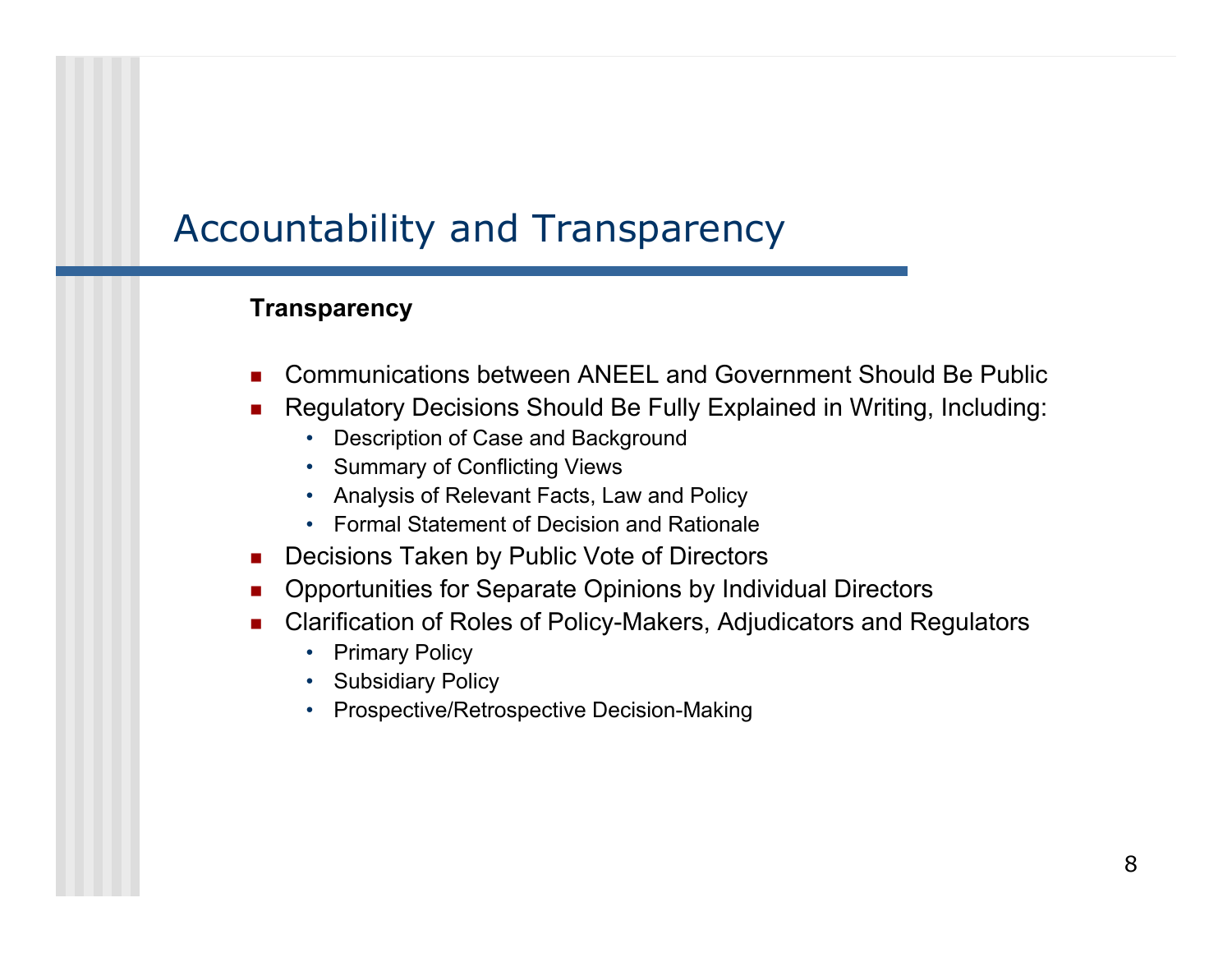### Accountability and Transparency

#### **Public Participation**

- ▉ ■ Create a Permanent, Sustainable Advocate for Small Consumers
	- Funding Mechanisms
- More Substantive Use of Public Hearings (e.g., Experts; Cross-Examination)
- Opportunity for Public Input at Board Meetings
- $\mathcal{L}_{\mathcal{A}}$  More Intellectual Infrastructure to Support/Enrich Regulation
	- Funding Mechanisms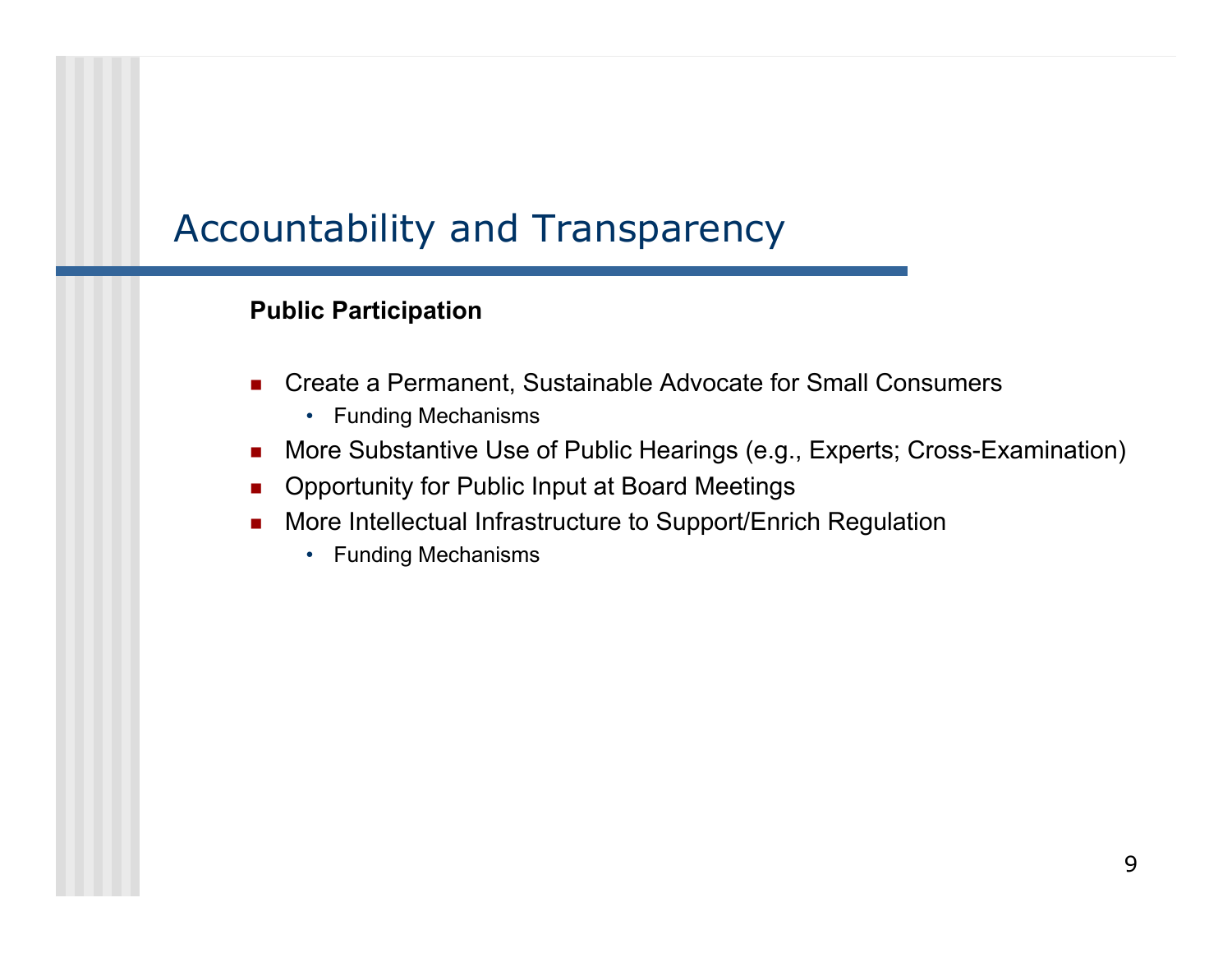### Decentralization

- **EXA** Current Roles For State Regulators
	- Consumer Complaints and Auditing
- Potential Roles for State Regulators in Regulation of Distribution Companies
	- Joint Hearings with State Agencies
	- Formal Role for State Agencies
	- Exchange of Personnel between Agencies
	- •Joint Analyses and Work Efforts
	- •Joint Training
	- •Delegation of Tariff Setting on Experimental Basis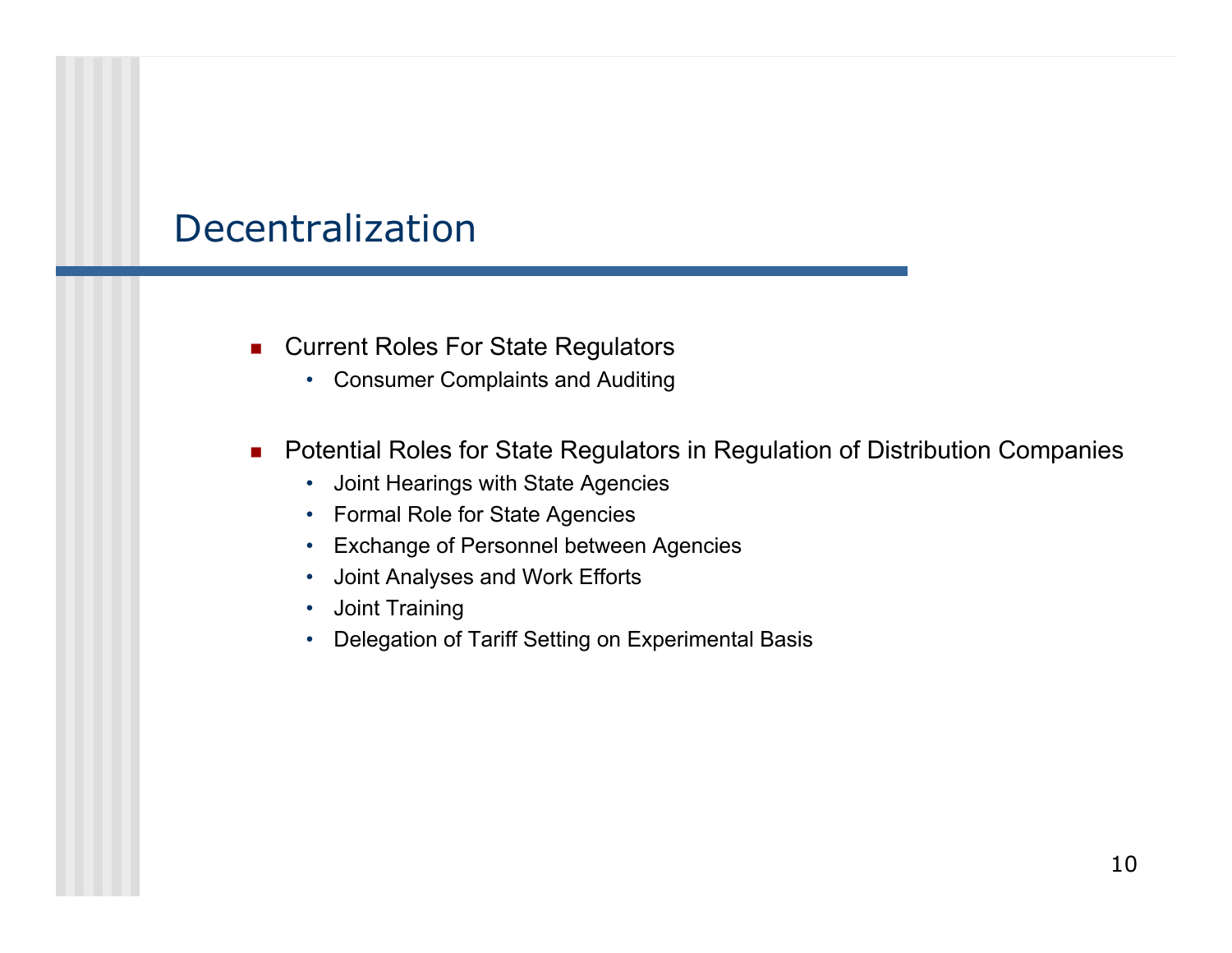#### **Auctions**

- $\mathcal{L}_{\mathcal{A}}$  ANEEL Should Have Little or No Role in Actually Conducting Auctions
	- Principle: Regulators Have Conflict of Interest in Choosing Winners and Losers
	- Any ANEEL Role Should Have Minimal Discretion
- ANEEL Should Have Input into Rules About Conduct and Transparency of Auctions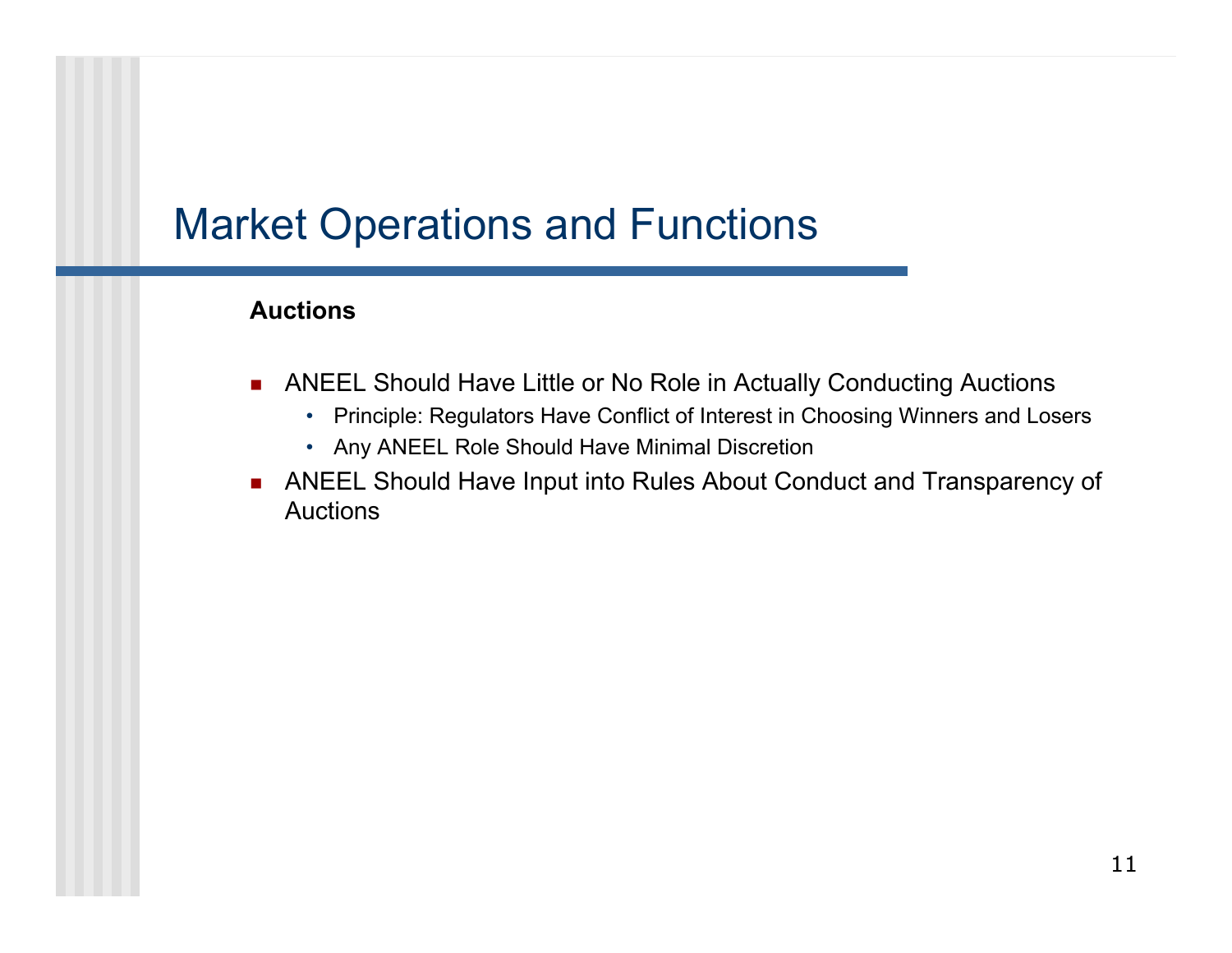#### **Market Institutions**

- $\blacksquare$  *MAE (CCEE) and ONS*
	- More Transparency in Regulatory Oversight
	- Develop More Effective Incentives for Perform ance (e.g., Use of Budgetary Powers)
	- Expedited Dispute Resolution Mechanism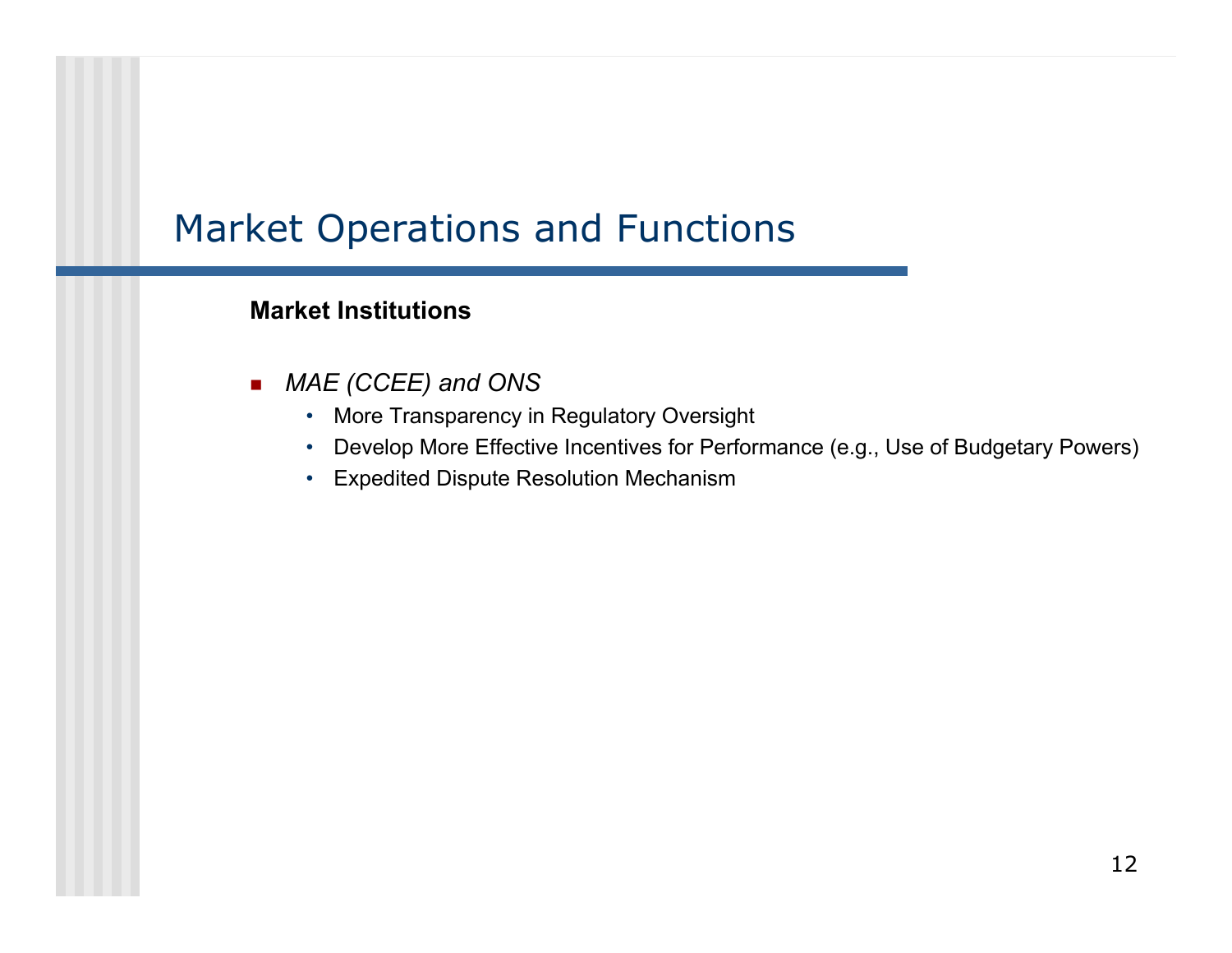**Collaborative Studies Rec ommended (ANEEL, MME, CCEE, ONS)**

- $\mathbf{r}$ Enhanced Opportunity for Demand Side Responses
- $\mathcal{L}_{\mathcal{A}}$ Congestion Management in Transmission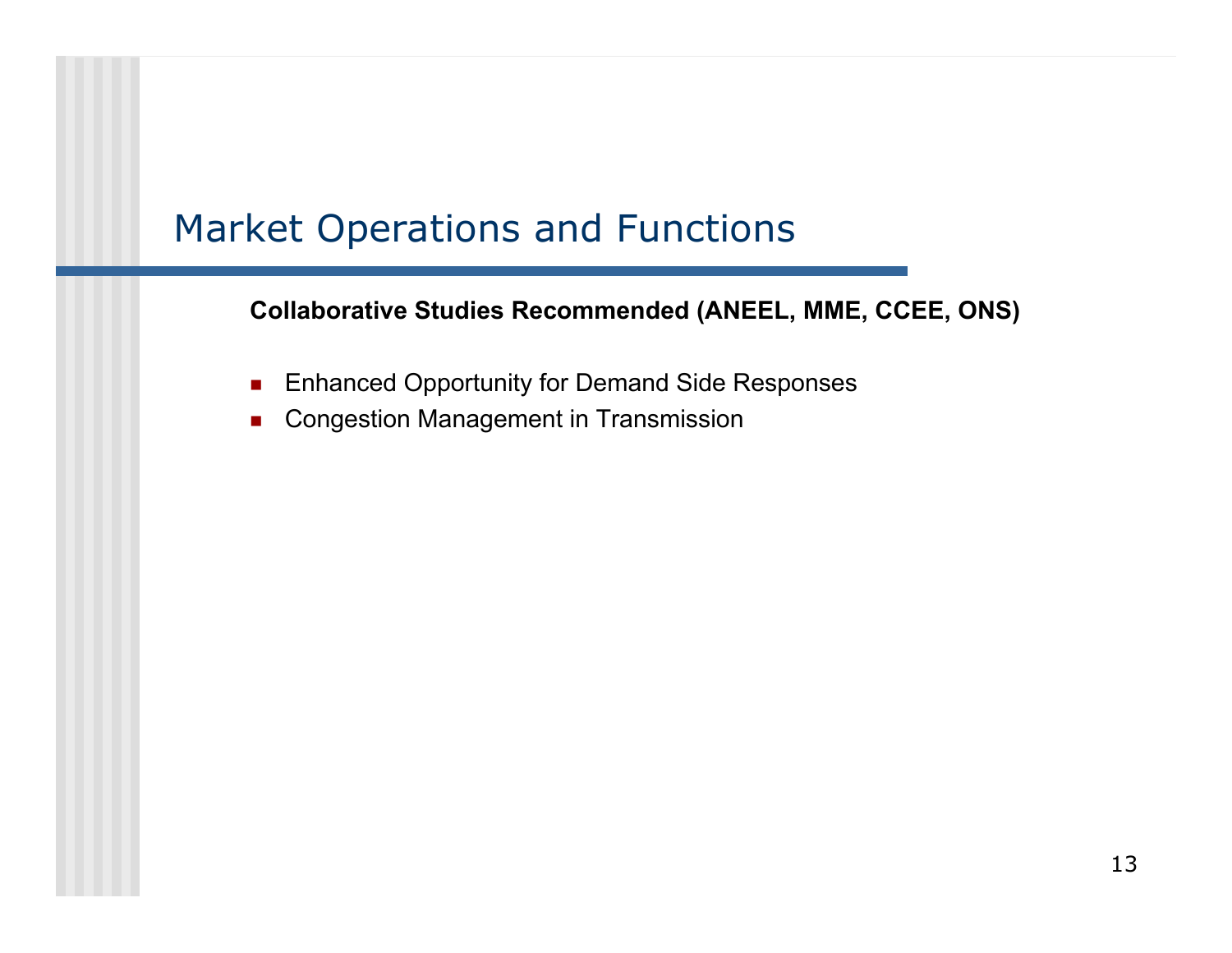#### **Monitoring Committee**

 $\mathcal{L}_{\mathcal{A}}$ Extensive and Transparent Use of Advisory Committees and Consultancies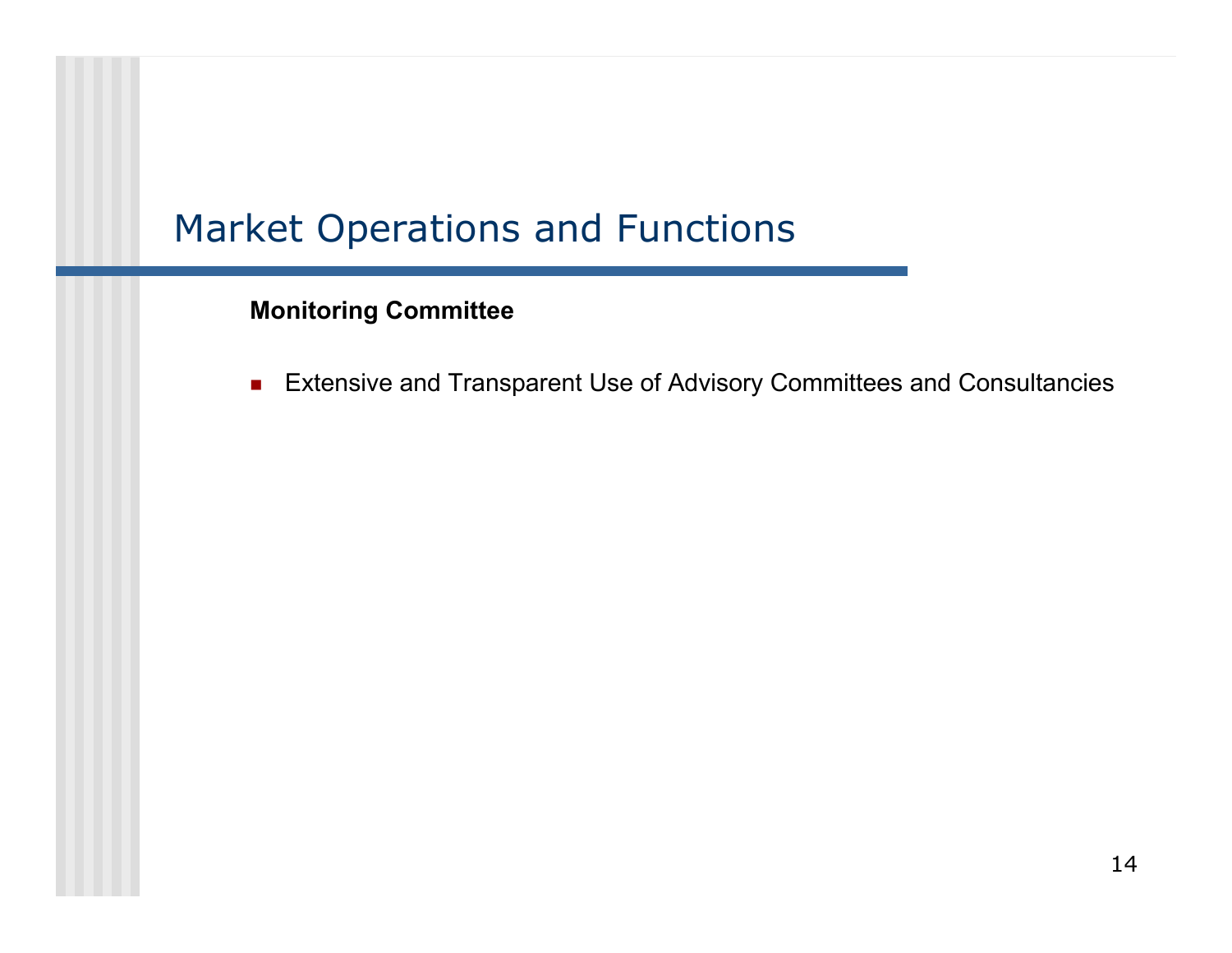### **Planning**

 $\mathcal{L}_{\text{max}}$  Only One Regulatory Role in Planning: Decide if Costs to be Passed on to **Consumers**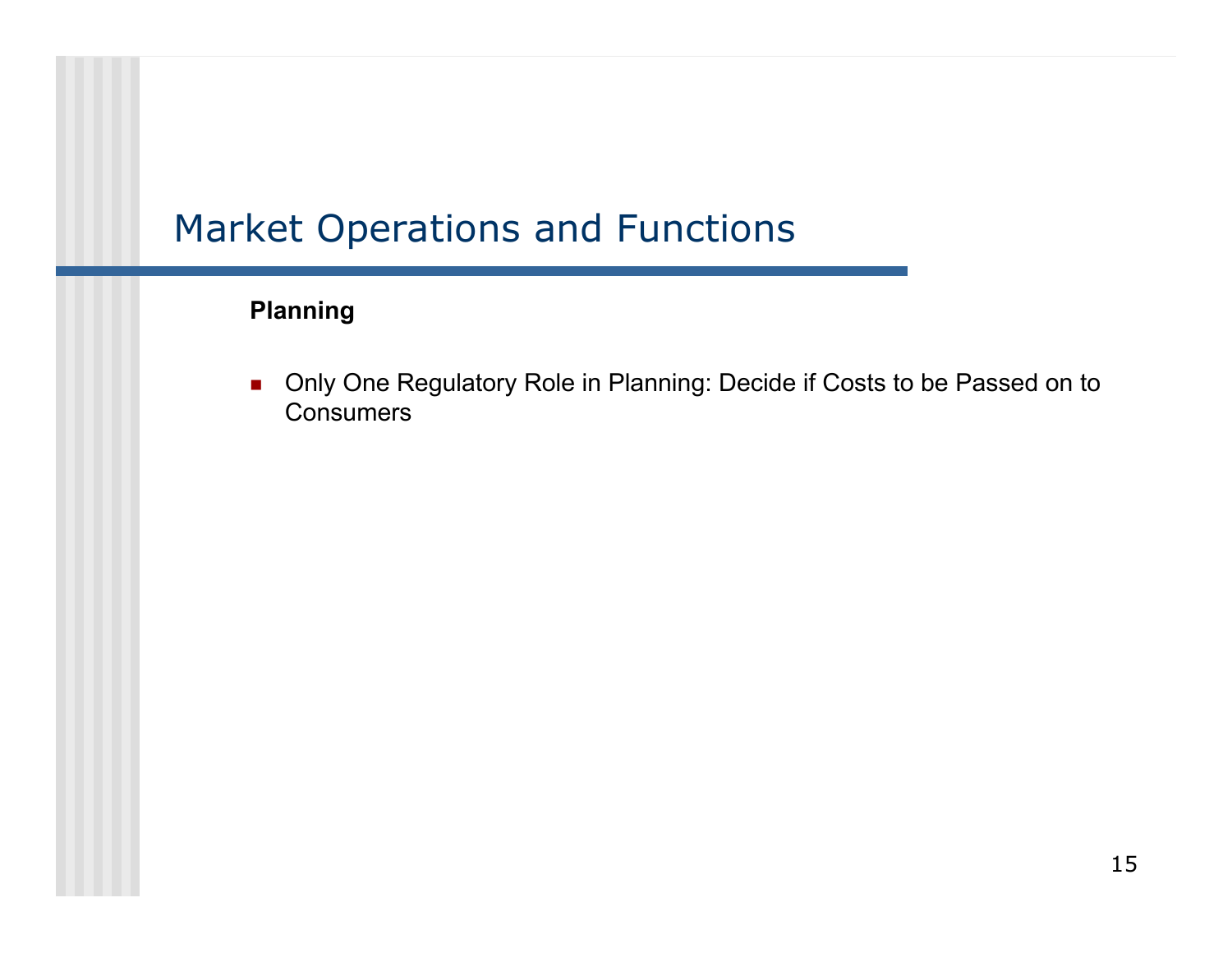**Synergistic Evolution of Natural Gas and Electricity Markets**

 $\mathbf{r}$ Merger of ANEEL and ANP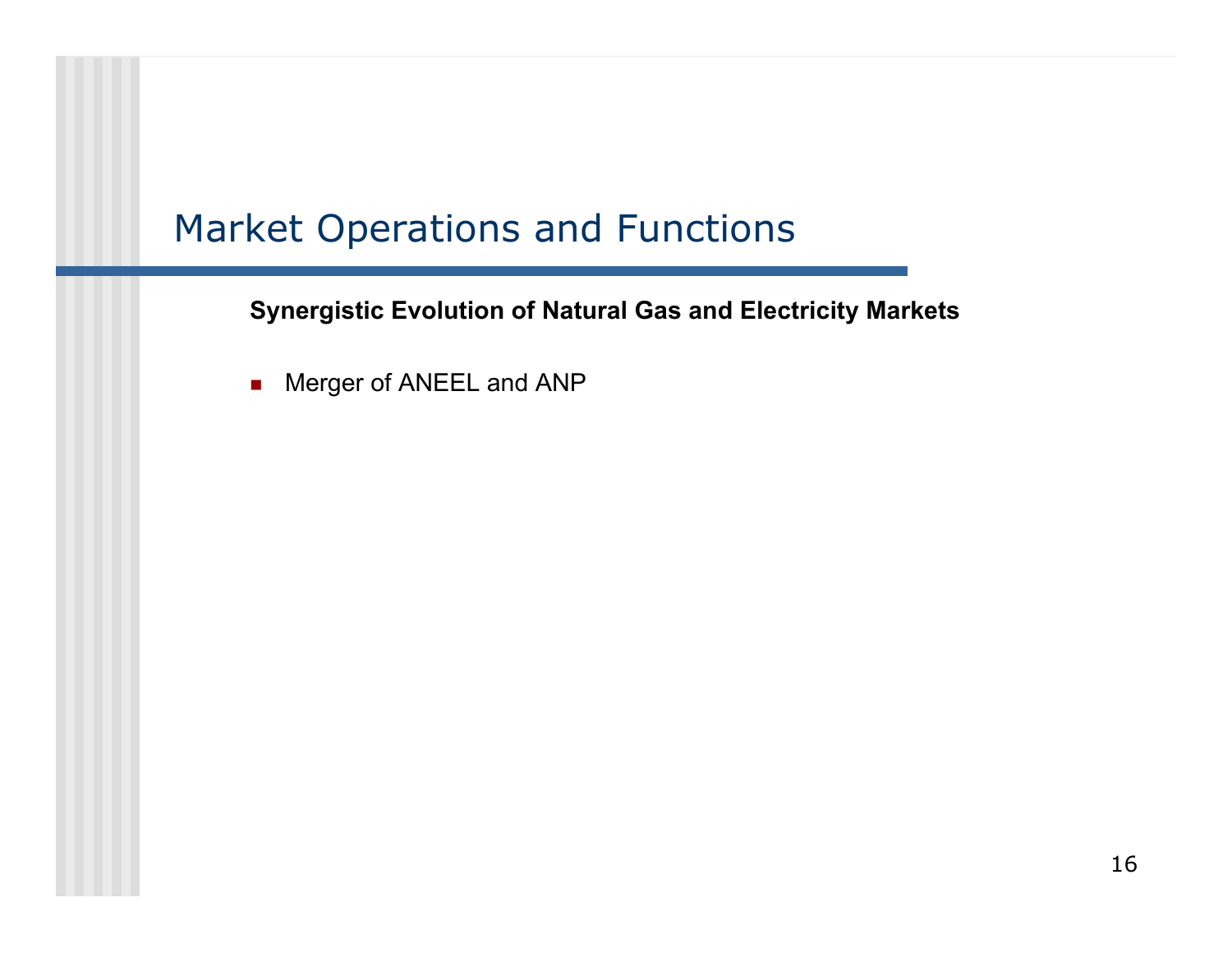### Interface with Judiciary/Appeals

#### **Judicial Processing of Cases**

- ▉ Request Creation of Specialized *Varas* for Regulatory Matters
- П ANEEL's involvement in Regulatory Bypass Cases
- П Regular Conferences on Electric and Regulatory Law Issues
	- •Joi nt Efforts by ANEEL, MME and Judiciary
- П Mere Existence of an Appeal Does Not Prevent Effect of Regulatory Decision
	- Need to Demonstrate Irreparable Injury to Avoid Immediate Effect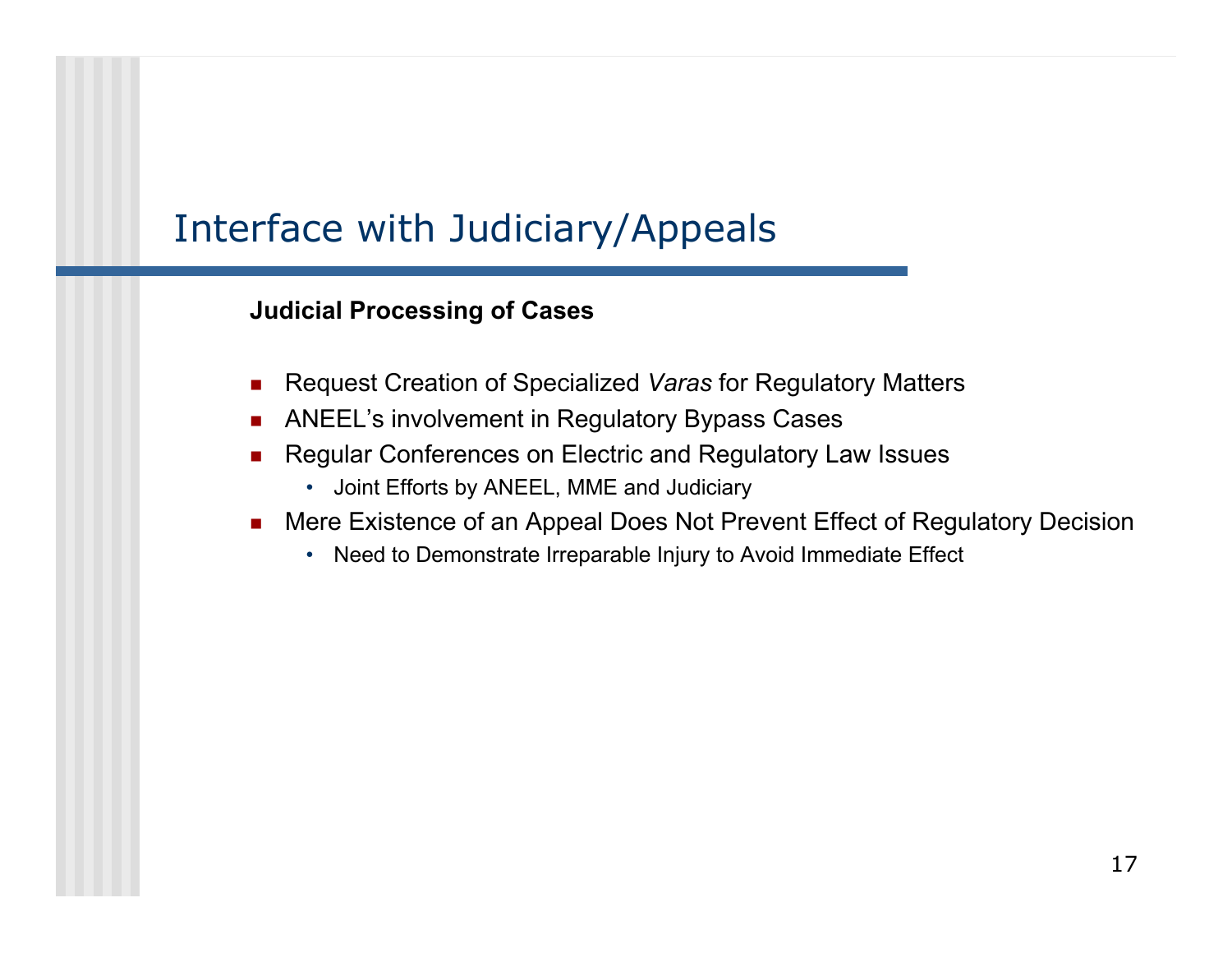### Interface with Judiciary/Appeals

#### **Criteria for Judicial Review of Regulatory Appeals**

- ▉ Did Agency Exceed Its Legal Authority?
- $\mathcal{L}_{\mathcal{A}}$ Did Agency Act Arbitrarily or Unreasonably or Against the Evidence?
- П Did Agency Fail to Follow Correct Procedures?

#### **Remedy**

 $\mathcal{L}_{\rm{max}}$ If Court Reverses Regulatory Decision, It Should Not Impose Its Own Remedy